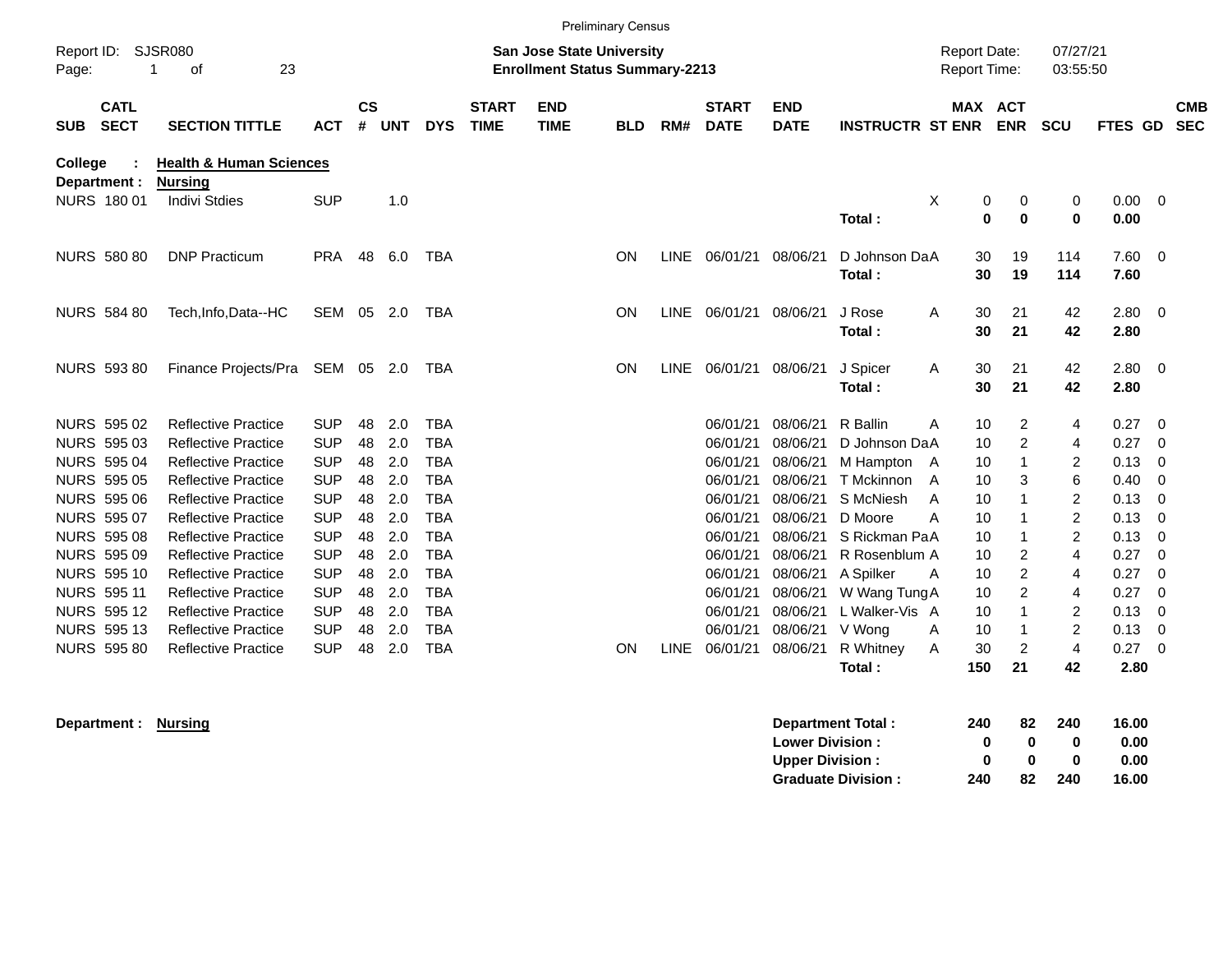|                                                 |                            |                                                        |            |                                                                           |            |            |                             |                           | <b>Preliminary Census</b> |      |                             |                                                  |                                                 |                                            |                          |                           |                    |                              |     |                          |
|-------------------------------------------------|----------------------------|--------------------------------------------------------|------------|---------------------------------------------------------------------------|------------|------------|-----------------------------|---------------------------|---------------------------|------|-----------------------------|--------------------------------------------------|-------------------------------------------------|--------------------------------------------|--------------------------|---------------------------|--------------------|------------------------------|-----|--------------------------|
| SJSR080<br>Report ID:<br>23<br>2<br>Page:<br>οf |                            |                                                        |            | <b>San Jose State University</b><br><b>Enrollment Status Summary-2213</b> |            |            |                             |                           |                           |      |                             |                                                  |                                                 | <b>Report Date:</b><br><b>Report Time:</b> |                          | 07/27/21<br>03:55:50      |                    |                              |     |                          |
| <b>SUB</b>                                      | <b>CATL</b><br><b>SECT</b> | <b>SECTION TITTLE</b>                                  | <b>ACT</b> | $\mathsf{cs}$<br>#                                                        | <b>UNT</b> | <b>DYS</b> | <b>START</b><br><b>TIME</b> | <b>END</b><br><b>TIME</b> | <b>BLD</b>                | RM#  | <b>START</b><br><b>DATE</b> | <b>END</b><br><b>DATE</b>                        | <b>INSTRUCTR ST ENR</b>                         | MAX                                        | <b>ACT</b><br><b>ENR</b> | <b>SCU</b>                |                    | FTES GD                      |     | <b>CMB</b><br><b>SEC</b> |
| College                                         | Department :               | <b>Health &amp; Human Sciences</b><br><b>Audiology</b> |            |                                                                           |            |            |                             |                           |                           |      |                             |                                                  |                                                 |                                            |                          |                           |                    |                              |     |                          |
| <b>AUD</b>                                      | 509 01                     | Aud Practicum                                          | <b>CLN</b> |                                                                           | 3.0        |            |                             |                           |                           |      |                             |                                                  |                                                 | X                                          | 0                        | 0                         | 0                  | 0.00                         | - 0 |                          |
| AUD                                             | 509 02                     | Aud Practicum                                          | <b>CLN</b> | 06                                                                        | 3.0        | TR.        |                             | 01:00 PM 03:00 PM         | HB                        | 106  | 06/01/21                    | 08/06/21                                         | M Kondo                                         | A                                          | 6                        | 6                         | 18                 | 1.20                         | - 0 |                          |
| AUD                                             | 509 03                     | Aud Practicum                                          | <b>CLN</b> | 06                                                                        | 3.0        | <b>TR</b>  |                             | 03:30 PM 05:30 PM         | <b>HB</b>                 | 106  | 06/01/21                    | 08/06/21                                         | M Kondo<br>Total:                               | A                                          | 6<br>12<br>11            | 5                         | 15<br>33           | 1.00<br>2.20                 | - 0 |                          |
| <b>AUD</b>                                      | 51301                      | <b>Research Methods</b>                                | LEC.       | 02                                                                        | 3.0        | TR         |                             | 10:00 AM 12:30 PM         | ON                        | LINE | 06/01/21                    | 08/06/21                                         | S Bhagat<br>Total:                              | A                                          | 11<br>11<br>11<br>11     |                           | 33<br>33           | $2.20 \t 0$<br>2.20          |     |                          |
| <b>AUD</b>                                      | 51601                      | Adult Aud Rehab                                        | <b>LEC</b> | 02                                                                        | 3.0        | MWF        |                             | 10:00 AM 12:30 PM         | <b>ON</b>                 | LINE | 06/01/21                    | 07/02/21                                         | K Bell<br>Total:                                | A                                          | 11<br>11<br>11<br>11     |                           | 33<br>33           | $2.20 \t 0$<br>2.20          |     |                          |
|                                                 | Department :               | <b>Audiology</b>                                       |            |                                                                           |            |            |                             |                           |                           |      |                             | <b>Lower Division:</b><br><b>Upper Division:</b> | Department Total :<br><b>Graduate Division:</b> |                                            | 34<br>0<br>0<br>34       | 33<br>0<br>$\bf{0}$<br>33 | 99<br>0<br>0<br>99 | 6.60<br>0.00<br>0.00<br>6.60 |     |                          |